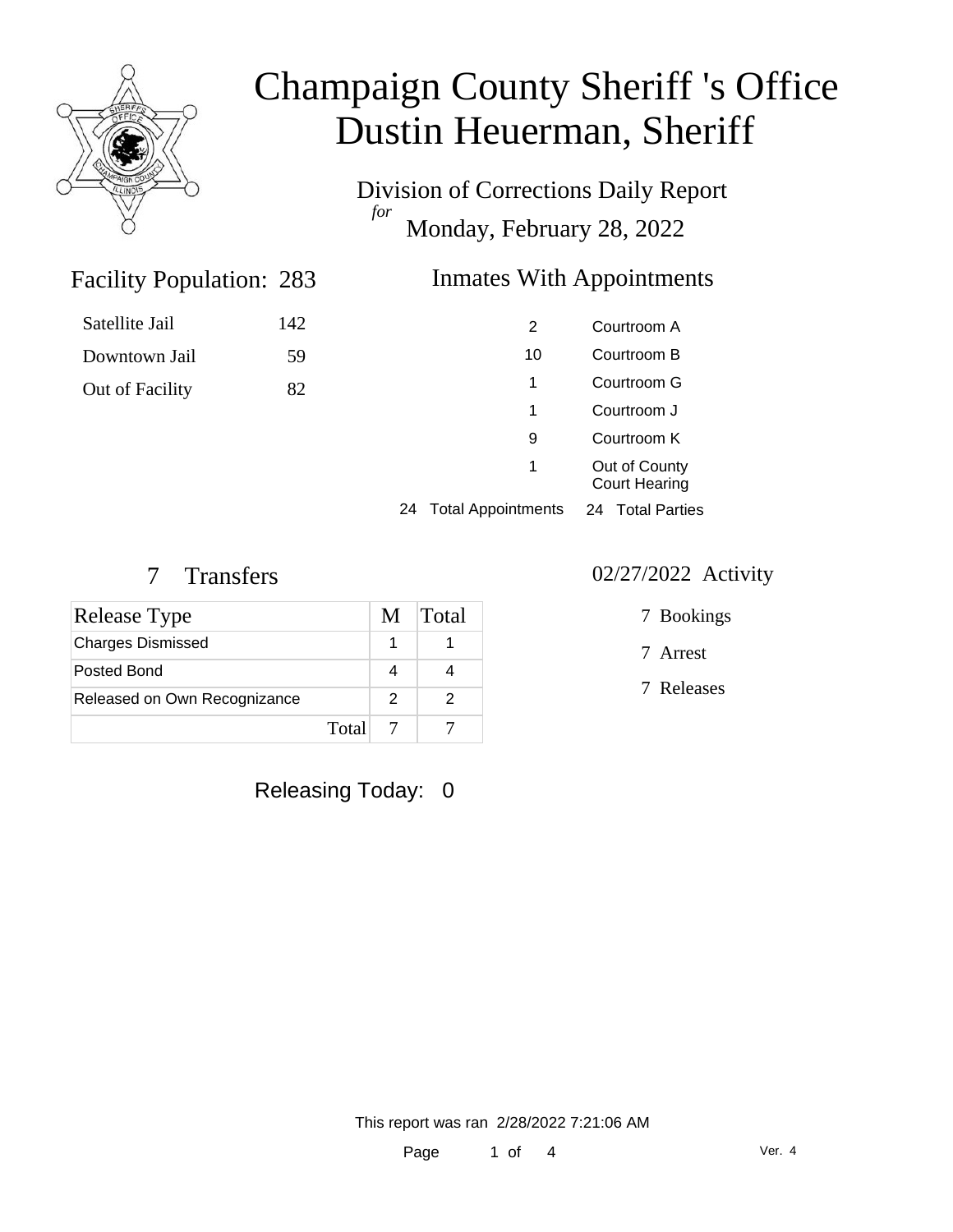

Division of Corrections Daily Report *for* Monday, February 28, 2022

### Custody Status Count

- Direct Criminal Contempt 1
- Electronic Home Dentention 12
	- Felony Arraignment 7
	- Felony Pre-Sentence 4
		- Felony Pre-Trial 206
	- Felony Pre-Trial DUI 3
	- Felony Sentenced CCSO 9
	- Felony Sentenced IDOC 26
		- Hold Other 1
	- Misdemeanor Arraignment 5
		- Misdemeanor Pre-Trial 3
			- Petition to Revoke 2
			- Remanded to DHS 4
				- Total 283

This report was ran 2/28/2022 7:21:06 AM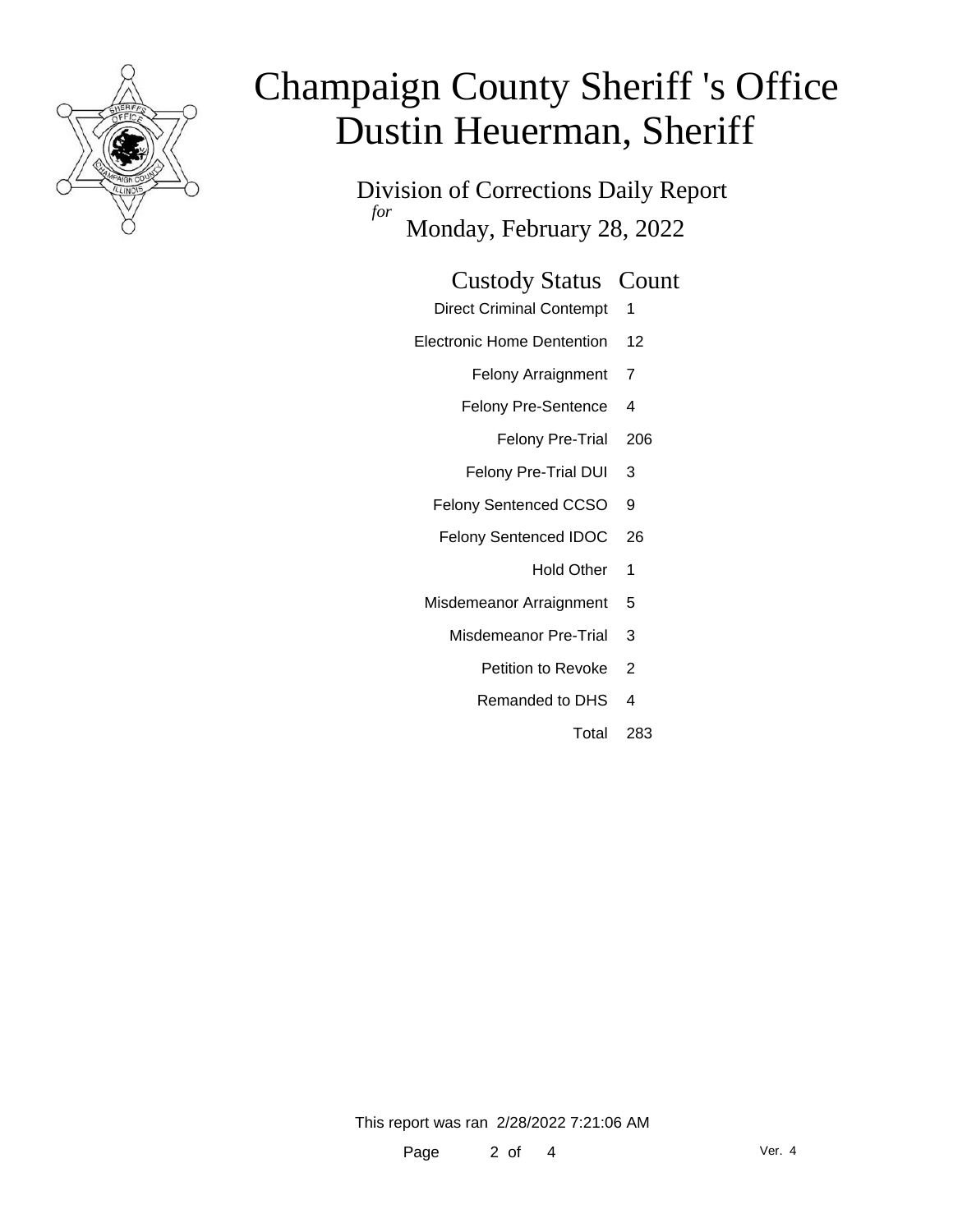

Division of Corrections Daily Report *for* Monday, February 28, 2022

### Inmates With Appointments

| Jailing Party Name             | Location                       | Number of Records / Node |
|--------------------------------|--------------------------------|--------------------------|
| ACKERMAN, CODY JAMES           | Out of County Court<br>Hearing | 1 / Downtown Jail        |
| <b>BOOKER, STEPHON MONTELL</b> | Courtroom B                    | 1 / Out of Facility      |
| <b>BROACH, CAREU</b>           | Courtroom K                    | 1 / Satellite Jail       |
| BROWN, JAMES BRONELL           | Courtroom B                    | 1 / Downtown Jail        |
| CHAPPLE, MALIK BIANCO          | Courtroom B                    | 1 / Satellite Jail       |
| DAVIS, MARTIN DENNIS           | Courtroom B                    | 1 / Satellite Jail       |
| EMERY, HIRON EDWARD, Senior    | Courtroom K                    | 1 / Satellite Jail       |
| FRANDLE, MARK RYAN             | Courtroom B                    | 1 / Satellite Jail       |
| <b>GAMBLE, SCOTT PAUL</b>      | Courtroom K                    | 1 / Satellite Jail       |
| <b>GROSS, STEVEN RAY</b>       | Courtroom K                    | 1 / Satellite Jail       |
| HARRIS, MARTELL TE'SHAWN       | Courtroom A                    | 1 / Satellite Jail       |
| HOWARD, BRION LIN              | Courtroom B                    | 1 / Satellite Jail       |
| HOWARD, TREVON TITRESS         | Courtroom K                    | 1 / Satellite Jail       |
| JACKSON, STEVE ALLEN           | Courtroom B                    | 1 / Out of Facility      |
| MARSH, PAUL OLUFUNMILAYO       | Courtroom A                    | 1 / Satellite Jail       |
| MILES, DEVLON VON, Junior      | Courtroom B                    | 1 / Downtown Jail        |
| MILLER, DAMARCUS BAILEY        | Courtroom K                    | 1 / Satellite Jail       |
| MILLER, D'ANDRE                | Courtroom B                    | 1 / Out of Facility      |
| MONTALVO, ANTONIO              | Courtroom K                    | 1 / Satellite Jail       |
| OVERMAN, ZACHARY WILLIAM       | Courtroom K                    | 1 / Satellite Jail       |
| SANDERS, MICHAEL JEAN          | Courtroom G                    | 1 / Out of Facility      |
| SIDES, BRIAN KEITH             | Courtroom J                    | 1 / Satellite Jail       |
| SYKES, MONTAY DUANE            | Courtroom K                    | 1 / Satellite Jail       |
| <b>WILKINS, MICHAEL CARL</b>   | Courtroom B                    | 1 / Out of Facility      |